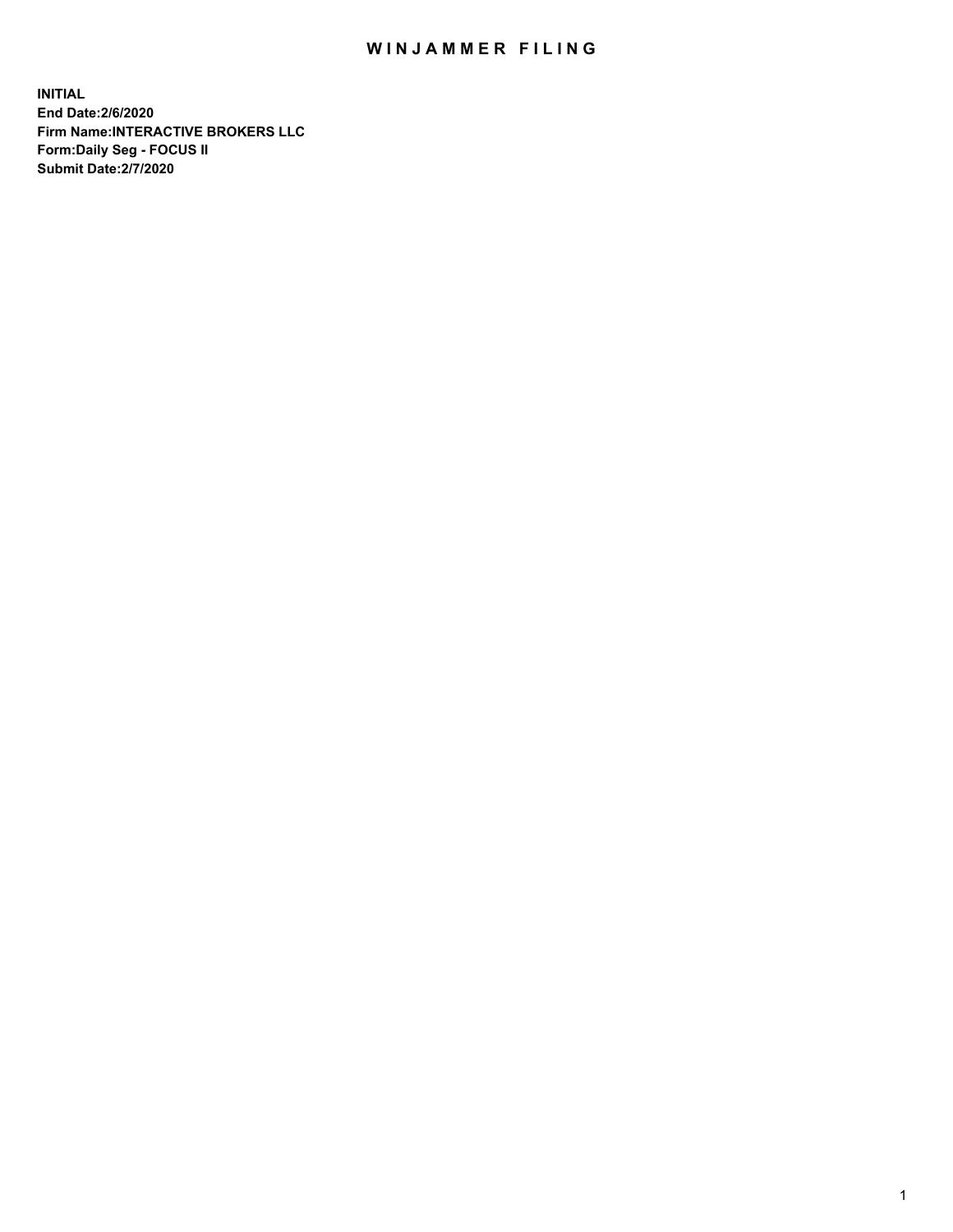**INITIAL End Date:2/6/2020 Firm Name:INTERACTIVE BROKERS LLC Form:Daily Seg - FOCUS II Submit Date:2/7/2020 Daily Segregation - Cover Page**

| Name of Company                                                                   | <b>INTERACTIVE BROKERS LLC</b>  |
|-----------------------------------------------------------------------------------|---------------------------------|
| <b>Contact Name</b>                                                               | <b>James Menicucci</b>          |
|                                                                                   |                                 |
| <b>Contact Phone Number</b>                                                       | 203-618-8085                    |
| <b>Contact Email Address</b>                                                      | jmenicucci@interactivebrokers.c |
|                                                                                   | om                              |
| FCM's Customer Segregated Funds Residual Interest Target (choose one):            |                                 |
| a. Minimum dollar amount: : or                                                    | $\overline{\mathbf{0}}$         |
| b. Minimum percentage of customer segregated funds required:% ; or                | $\overline{\mathbf{0}}$         |
| c. Dollar amount range between: and; or                                           | 155,000,000 245,000,000         |
| d. Percentage range of customer segregated funds required between: % and %.       | <u>00</u>                       |
| FCM's Customer Secured Amount Funds Residual Interest Target (choose one):        |                                 |
| a. Minimum dollar amount: ; or                                                    | $\overline{\mathbf{0}}$         |
| b. Minimum percentage of customer secured funds required:% ; or                   | $\overline{\mathbf{0}}$         |
| c. Dollar amount range between: and; or                                           | 80,000,000 120,000,000          |
| d. Percentage range of customer secured funds required between: % and %.          | 0 <sub>0</sub>                  |
| FCM's Cleared Swaps Customer Collateral Residual Interest Target (choose one):    |                                 |
| a. Minimum dollar amount: ; or                                                    | $\overline{\mathbf{0}}$         |
| b. Minimum percentage of cleared swaps customer collateral required:%; or         | $\overline{\mathbf{0}}$         |
| c. Dollar amount range between: and; or                                           | 0 <sub>0</sub>                  |
| d. Percentage range of cleared swaps customer collateral required between:% and%. | 0 <sub>0</sub>                  |

Attach supporting documents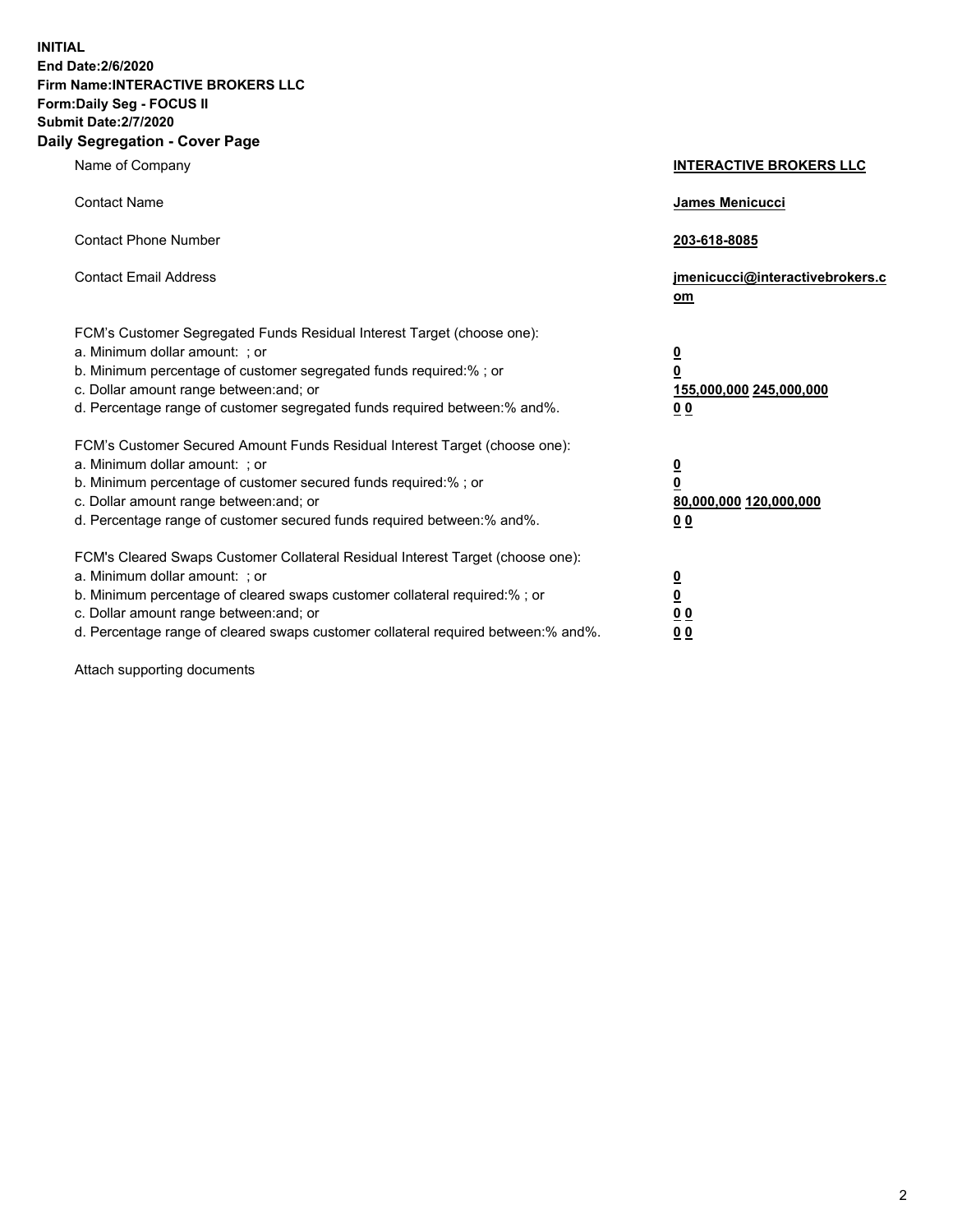## **INITIAL End Date:2/6/2020 Firm Name:INTERACTIVE BROKERS LLC Form:Daily Seg - FOCUS II Submit Date:2/7/2020 Daily Segregation - Secured Amounts**

| Foreign Futures and Foreign Options Secured Amounts<br>Amount required to be set aside pursuant to law, rule or regulation of a foreign | $0$ [7305]                                                                                                                                                                                                                                                                                                                                                                                                                                                                                                                                                                                                                                                                                                                                                                                                                                                                                                                                                                                                                                                                                                                                                                                                                                                                                                                                                                                                                                                                                                                                                                                                                                                                                                                                                                                  |
|-----------------------------------------------------------------------------------------------------------------------------------------|---------------------------------------------------------------------------------------------------------------------------------------------------------------------------------------------------------------------------------------------------------------------------------------------------------------------------------------------------------------------------------------------------------------------------------------------------------------------------------------------------------------------------------------------------------------------------------------------------------------------------------------------------------------------------------------------------------------------------------------------------------------------------------------------------------------------------------------------------------------------------------------------------------------------------------------------------------------------------------------------------------------------------------------------------------------------------------------------------------------------------------------------------------------------------------------------------------------------------------------------------------------------------------------------------------------------------------------------------------------------------------------------------------------------------------------------------------------------------------------------------------------------------------------------------------------------------------------------------------------------------------------------------------------------------------------------------------------------------------------------------------------------------------------------|
|                                                                                                                                         |                                                                                                                                                                                                                                                                                                                                                                                                                                                                                                                                                                                                                                                                                                                                                                                                                                                                                                                                                                                                                                                                                                                                                                                                                                                                                                                                                                                                                                                                                                                                                                                                                                                                                                                                                                                             |
|                                                                                                                                         |                                                                                                                                                                                                                                                                                                                                                                                                                                                                                                                                                                                                                                                                                                                                                                                                                                                                                                                                                                                                                                                                                                                                                                                                                                                                                                                                                                                                                                                                                                                                                                                                                                                                                                                                                                                             |
| government or a rule of a self-regulatory organization authorized thereunder                                                            |                                                                                                                                                                                                                                                                                                                                                                                                                                                                                                                                                                                                                                                                                                                                                                                                                                                                                                                                                                                                                                                                                                                                                                                                                                                                                                                                                                                                                                                                                                                                                                                                                                                                                                                                                                                             |
|                                                                                                                                         |                                                                                                                                                                                                                                                                                                                                                                                                                                                                                                                                                                                                                                                                                                                                                                                                                                                                                                                                                                                                                                                                                                                                                                                                                                                                                                                                                                                                                                                                                                                                                                                                                                                                                                                                                                                             |
| A. Cash                                                                                                                                 | 492,455,445 [7315]                                                                                                                                                                                                                                                                                                                                                                                                                                                                                                                                                                                                                                                                                                                                                                                                                                                                                                                                                                                                                                                                                                                                                                                                                                                                                                                                                                                                                                                                                                                                                                                                                                                                                                                                                                          |
| B. Securities (at market)                                                                                                               | $0$ [7317]                                                                                                                                                                                                                                                                                                                                                                                                                                                                                                                                                                                                                                                                                                                                                                                                                                                                                                                                                                                                                                                                                                                                                                                                                                                                                                                                                                                                                                                                                                                                                                                                                                                                                                                                                                                  |
| Net unrealized profit (loss) in open futures contracts traded on a foreign board of trade                                               | 16,639,703 [7325]                                                                                                                                                                                                                                                                                                                                                                                                                                                                                                                                                                                                                                                                                                                                                                                                                                                                                                                                                                                                                                                                                                                                                                                                                                                                                                                                                                                                                                                                                                                                                                                                                                                                                                                                                                           |
| Exchange traded options                                                                                                                 |                                                                                                                                                                                                                                                                                                                                                                                                                                                                                                                                                                                                                                                                                                                                                                                                                                                                                                                                                                                                                                                                                                                                                                                                                                                                                                                                                                                                                                                                                                                                                                                                                                                                                                                                                                                             |
| a. Market value of open option contracts purchased on a foreign board of trade                                                          | 170,256 [7335]                                                                                                                                                                                                                                                                                                                                                                                                                                                                                                                                                                                                                                                                                                                                                                                                                                                                                                                                                                                                                                                                                                                                                                                                                                                                                                                                                                                                                                                                                                                                                                                                                                                                                                                                                                              |
| b. Market value of open contracts granted (sold) on a foreign board of trade                                                            | -280,708 [7337]                                                                                                                                                                                                                                                                                                                                                                                                                                                                                                                                                                                                                                                                                                                                                                                                                                                                                                                                                                                                                                                                                                                                                                                                                                                                                                                                                                                                                                                                                                                                                                                                                                                                                                                                                                             |
|                                                                                                                                         | 508,984,696 [7345]                                                                                                                                                                                                                                                                                                                                                                                                                                                                                                                                                                                                                                                                                                                                                                                                                                                                                                                                                                                                                                                                                                                                                                                                                                                                                                                                                                                                                                                                                                                                                                                                                                                                                                                                                                          |
|                                                                                                                                         | 46,846 [7351]                                                                                                                                                                                                                                                                                                                                                                                                                                                                                                                                                                                                                                                                                                                                                                                                                                                                                                                                                                                                                                                                                                                                                                                                                                                                                                                                                                                                                                                                                                                                                                                                                                                                                                                                                                               |
|                                                                                                                                         | 0 [7352] 46,846 [7354]                                                                                                                                                                                                                                                                                                                                                                                                                                                                                                                                                                                                                                                                                                                                                                                                                                                                                                                                                                                                                                                                                                                                                                                                                                                                                                                                                                                                                                                                                                                                                                                                                                                                                                                                                                      |
| Amount required to be set aside as the secured amount - Net Liquidating Equity                                                          | 509,031,542 [7355]                                                                                                                                                                                                                                                                                                                                                                                                                                                                                                                                                                                                                                                                                                                                                                                                                                                                                                                                                                                                                                                                                                                                                                                                                                                                                                                                                                                                                                                                                                                                                                                                                                                                                                                                                                          |
| Method (add lines 4 and 5)                                                                                                              |                                                                                                                                                                                                                                                                                                                                                                                                                                                                                                                                                                                                                                                                                                                                                                                                                                                                                                                                                                                                                                                                                                                                                                                                                                                                                                                                                                                                                                                                                                                                                                                                                                                                                                                                                                                             |
|                                                                                                                                         | 509,031,542 [7360]                                                                                                                                                                                                                                                                                                                                                                                                                                                                                                                                                                                                                                                                                                                                                                                                                                                                                                                                                                                                                                                                                                                                                                                                                                                                                                                                                                                                                                                                                                                                                                                                                                                                                                                                                                          |
| 6.                                                                                                                                      |                                                                                                                                                                                                                                                                                                                                                                                                                                                                                                                                                                                                                                                                                                                                                                                                                                                                                                                                                                                                                                                                                                                                                                                                                                                                                                                                                                                                                                                                                                                                                                                                                                                                                                                                                                                             |
|                                                                                                                                         |                                                                                                                                                                                                                                                                                                                                                                                                                                                                                                                                                                                                                                                                                                                                                                                                                                                                                                                                                                                                                                                                                                                                                                                                                                                                                                                                                                                                                                                                                                                                                                                                                                                                                                                                                                                             |
| Cash in banks                                                                                                                           |                                                                                                                                                                                                                                                                                                                                                                                                                                                                                                                                                                                                                                                                                                                                                                                                                                                                                                                                                                                                                                                                                                                                                                                                                                                                                                                                                                                                                                                                                                                                                                                                                                                                                                                                                                                             |
| A. Banks located in the United States                                                                                                   | 74,739,947 [7500]                                                                                                                                                                                                                                                                                                                                                                                                                                                                                                                                                                                                                                                                                                                                                                                                                                                                                                                                                                                                                                                                                                                                                                                                                                                                                                                                                                                                                                                                                                                                                                                                                                                                                                                                                                           |
|                                                                                                                                         | 0 [7520] 74,739,947 [7530]                                                                                                                                                                                                                                                                                                                                                                                                                                                                                                                                                                                                                                                                                                                                                                                                                                                                                                                                                                                                                                                                                                                                                                                                                                                                                                                                                                                                                                                                                                                                                                                                                                                                                                                                                                  |
|                                                                                                                                         |                                                                                                                                                                                                                                                                                                                                                                                                                                                                                                                                                                                                                                                                                                                                                                                                                                                                                                                                                                                                                                                                                                                                                                                                                                                                                                                                                                                                                                                                                                                                                                                                                                                                                                                                                                                             |
|                                                                                                                                         | 446,141,725 [7540]                                                                                                                                                                                                                                                                                                                                                                                                                                                                                                                                                                                                                                                                                                                                                                                                                                                                                                                                                                                                                                                                                                                                                                                                                                                                                                                                                                                                                                                                                                                                                                                                                                                                                                                                                                          |
|                                                                                                                                         | 0 [7560] 446,141,725 [7570]                                                                                                                                                                                                                                                                                                                                                                                                                                                                                                                                                                                                                                                                                                                                                                                                                                                                                                                                                                                                                                                                                                                                                                                                                                                                                                                                                                                                                                                                                                                                                                                                                                                                                                                                                                 |
|                                                                                                                                         |                                                                                                                                                                                                                                                                                                                                                                                                                                                                                                                                                                                                                                                                                                                                                                                                                                                                                                                                                                                                                                                                                                                                                                                                                                                                                                                                                                                                                                                                                                                                                                                                                                                                                                                                                                                             |
|                                                                                                                                         | $0$ [7580]                                                                                                                                                                                                                                                                                                                                                                                                                                                                                                                                                                                                                                                                                                                                                                                                                                                                                                                                                                                                                                                                                                                                                                                                                                                                                                                                                                                                                                                                                                                                                                                                                                                                                                                                                                                  |
|                                                                                                                                         | $0$ [7590]                                                                                                                                                                                                                                                                                                                                                                                                                                                                                                                                                                                                                                                                                                                                                                                                                                                                                                                                                                                                                                                                                                                                                                                                                                                                                                                                                                                                                                                                                                                                                                                                                                                                                                                                                                                  |
|                                                                                                                                         | $0$ [7600]                                                                                                                                                                                                                                                                                                                                                                                                                                                                                                                                                                                                                                                                                                                                                                                                                                                                                                                                                                                                                                                                                                                                                                                                                                                                                                                                                                                                                                                                                                                                                                                                                                                                                                                                                                                  |
|                                                                                                                                         | $0$ [7610]                                                                                                                                                                                                                                                                                                                                                                                                                                                                                                                                                                                                                                                                                                                                                                                                                                                                                                                                                                                                                                                                                                                                                                                                                                                                                                                                                                                                                                                                                                                                                                                                                                                                                                                                                                                  |
|                                                                                                                                         | 0 [7615] 0 [7620]                                                                                                                                                                                                                                                                                                                                                                                                                                                                                                                                                                                                                                                                                                                                                                                                                                                                                                                                                                                                                                                                                                                                                                                                                                                                                                                                                                                                                                                                                                                                                                                                                                                                                                                                                                           |
|                                                                                                                                         |                                                                                                                                                                                                                                                                                                                                                                                                                                                                                                                                                                                                                                                                                                                                                                                                                                                                                                                                                                                                                                                                                                                                                                                                                                                                                                                                                                                                                                                                                                                                                                                                                                                                                                                                                                                             |
|                                                                                                                                         | $0$ [7640]                                                                                                                                                                                                                                                                                                                                                                                                                                                                                                                                                                                                                                                                                                                                                                                                                                                                                                                                                                                                                                                                                                                                                                                                                                                                                                                                                                                                                                                                                                                                                                                                                                                                                                                                                                                  |
|                                                                                                                                         | $0$ [7650]                                                                                                                                                                                                                                                                                                                                                                                                                                                                                                                                                                                                                                                                                                                                                                                                                                                                                                                                                                                                                                                                                                                                                                                                                                                                                                                                                                                                                                                                                                                                                                                                                                                                                                                                                                                  |
|                                                                                                                                         | $0$ [7660]                                                                                                                                                                                                                                                                                                                                                                                                                                                                                                                                                                                                                                                                                                                                                                                                                                                                                                                                                                                                                                                                                                                                                                                                                                                                                                                                                                                                                                                                                                                                                                                                                                                                                                                                                                                  |
|                                                                                                                                         | $0$ [7670]                                                                                                                                                                                                                                                                                                                                                                                                                                                                                                                                                                                                                                                                                                                                                                                                                                                                                                                                                                                                                                                                                                                                                                                                                                                                                                                                                                                                                                                                                                                                                                                                                                                                                                                                                                                  |
|                                                                                                                                         | 0 [7675] 0 [7680]                                                                                                                                                                                                                                                                                                                                                                                                                                                                                                                                                                                                                                                                                                                                                                                                                                                                                                                                                                                                                                                                                                                                                                                                                                                                                                                                                                                                                                                                                                                                                                                                                                                                                                                                                                           |
|                                                                                                                                         |                                                                                                                                                                                                                                                                                                                                                                                                                                                                                                                                                                                                                                                                                                                                                                                                                                                                                                                                                                                                                                                                                                                                                                                                                                                                                                                                                                                                                                                                                                                                                                                                                                                                                                                                                                                             |
|                                                                                                                                         | 99,810,600 [7700]                                                                                                                                                                                                                                                                                                                                                                                                                                                                                                                                                                                                                                                                                                                                                                                                                                                                                                                                                                                                                                                                                                                                                                                                                                                                                                                                                                                                                                                                                                                                                                                                                                                                                                                                                                           |
|                                                                                                                                         | $0$ [7710]                                                                                                                                                                                                                                                                                                                                                                                                                                                                                                                                                                                                                                                                                                                                                                                                                                                                                                                                                                                                                                                                                                                                                                                                                                                                                                                                                                                                                                                                                                                                                                                                                                                                                                                                                                                  |
|                                                                                                                                         | 13,386,934 [7720]                                                                                                                                                                                                                                                                                                                                                                                                                                                                                                                                                                                                                                                                                                                                                                                                                                                                                                                                                                                                                                                                                                                                                                                                                                                                                                                                                                                                                                                                                                                                                                                                                                                                                                                                                                           |
|                                                                                                                                         | 170,256 [7730]                                                                                                                                                                                                                                                                                                                                                                                                                                                                                                                                                                                                                                                                                                                                                                                                                                                                                                                                                                                                                                                                                                                                                                                                                                                                                                                                                                                                                                                                                                                                                                                                                                                                                                                                                                              |
|                                                                                                                                         | <u>-280,708</u> [7735] 113,087,082 [7740]                                                                                                                                                                                                                                                                                                                                                                                                                                                                                                                                                                                                                                                                                                                                                                                                                                                                                                                                                                                                                                                                                                                                                                                                                                                                                                                                                                                                                                                                                                                                                                                                                                                                                                                                                   |
|                                                                                                                                         | $0$ [7760]                                                                                                                                                                                                                                                                                                                                                                                                                                                                                                                                                                                                                                                                                                                                                                                                                                                                                                                                                                                                                                                                                                                                                                                                                                                                                                                                                                                                                                                                                                                                                                                                                                                                                                                                                                                  |
|                                                                                                                                         | $0$ [7765]                                                                                                                                                                                                                                                                                                                                                                                                                                                                                                                                                                                                                                                                                                                                                                                                                                                                                                                                                                                                                                                                                                                                                                                                                                                                                                                                                                                                                                                                                                                                                                                                                                                                                                                                                                                  |
|                                                                                                                                         | 633,968,754 [7770]                                                                                                                                                                                                                                                                                                                                                                                                                                                                                                                                                                                                                                                                                                                                                                                                                                                                                                                                                                                                                                                                                                                                                                                                                                                                                                                                                                                                                                                                                                                                                                                                                                                                                                                                                                          |
|                                                                                                                                         | 124,937,212 [7380]                                                                                                                                                                                                                                                                                                                                                                                                                                                                                                                                                                                                                                                                                                                                                                                                                                                                                                                                                                                                                                                                                                                                                                                                                                                                                                                                                                                                                                                                                                                                                                                                                                                                                                                                                                          |
|                                                                                                                                         |                                                                                                                                                                                                                                                                                                                                                                                                                                                                                                                                                                                                                                                                                                                                                                                                                                                                                                                                                                                                                                                                                                                                                                                                                                                                                                                                                                                                                                                                                                                                                                                                                                                                                                                                                                                             |
|                                                                                                                                         | 80,000,000 [7780]                                                                                                                                                                                                                                                                                                                                                                                                                                                                                                                                                                                                                                                                                                                                                                                                                                                                                                                                                                                                                                                                                                                                                                                                                                                                                                                                                                                                                                                                                                                                                                                                                                                                                                                                                                           |
|                                                                                                                                         | 44,937,212 [7785]                                                                                                                                                                                                                                                                                                                                                                                                                                                                                                                                                                                                                                                                                                                                                                                                                                                                                                                                                                                                                                                                                                                                                                                                                                                                                                                                                                                                                                                                                                                                                                                                                                                                                                                                                                           |
|                                                                                                                                         | Net ledger balance - Foreign Futures and Foreign Option Trading - All Customers<br>Net equity (deficit) (add lines 1.2. and 3.)<br>Account liquidating to a deficit and account with a debit balances - gross amount<br>Less: amount offset by customer owned securities<br>Greater of amount required to be set aside pursuant to foreign jurisdiction (above) or line<br>FUNDS DEPOSITED IN SEPARATE REGULATION 30.7 ACCOUNTS<br>B. Other banks qualified under Regulation 30.7<br>Securities<br>A. In safekeeping with banks located in the United States<br>B. In safekeeping with other banks qualified under Regulation 30.7<br>Equities with registered futures commission merchants<br>A. Cash<br><b>B.</b> Securities<br>C. Unrealized gain (loss) on open futures contracts<br>D. Value of long option contracts<br>E. Value of short option contracts<br>Amounts held by clearing organizations of foreign boards of trade<br>A. Cash<br><b>B.</b> Securities<br>C. Amount due to (from) clearing organization - daily variation<br>D. Value of long option contracts<br>E. Value of short option contracts<br>Amounts held by members of foreign boards of trade<br>A. Cash<br><b>B.</b> Securities<br>C. Unrealized gain (loss) on open futures contracts<br>D. Value of long option contracts<br>E. Value of short option contracts<br>Amounts with other depositories designated by a foreign board of trade<br>Segregated funds on hand<br>Total funds in separate section 30.7 accounts<br>Excess (deficiency) Set Aside for Secured Amount (subtract line 7 Secured Statement<br>Page 1 from Line 8)<br>Management Target Amount for Excess funds in separate section 30.7 accounts<br>Excess (deficiency) funds in separate 30.7 accounts over (under) Management Target |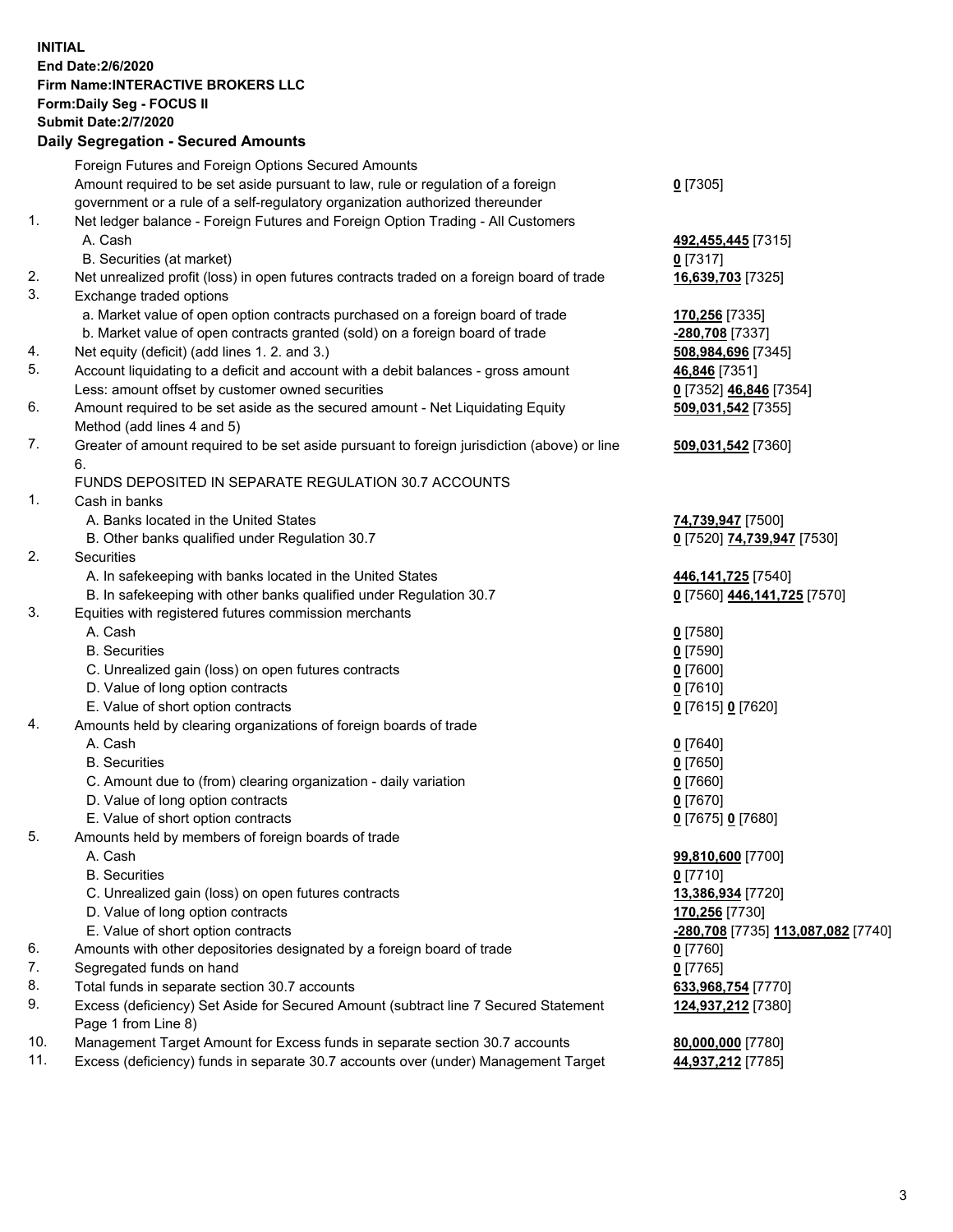|     | <b>INITIAL</b>                                                                      |                                       |
|-----|-------------------------------------------------------------------------------------|---------------------------------------|
|     | End Date: 2/6/2020                                                                  |                                       |
|     | <b>Firm Name:INTERACTIVE BROKERS LLC</b>                                            |                                       |
|     | Form: Daily Seg - FOCUS II                                                          |                                       |
|     | <b>Submit Date: 2/7/2020</b>                                                        |                                       |
|     | Daily Segregation - Segregation Statement                                           |                                       |
|     | SEGREGATION REQUIREMENTS(Section 4d(2) of the CEAct)                                |                                       |
| 1.  | Net ledger balance                                                                  |                                       |
|     | A. Cash                                                                             | 4,206,430,176 [7010]                  |
|     | B. Securities (at market)                                                           | $0$ [7020]                            |
| 2.  | Net unrealized profit (loss) in open futures contracts traded on a contract market  | -56,117,093 [7030]                    |
| 3.  | Exchange traded options                                                             |                                       |
|     | A. Add market value of open option contracts purchased on a contract market         | 197,472,622 [7032]                    |
|     | B. Deduct market value of open option contracts granted (sold) on a contract market | -275,048,917 [7033]                   |
| 4.  | Net equity (deficit) (add lines 1, 2 and 3)                                         | 4,072,736,788 [7040]                  |
| 5.  | Accounts liquidating to a deficit and accounts with                                 |                                       |
|     | debit balances - gross amount                                                       | 933,474 [7045]                        |
|     | Less: amount offset by customer securities                                          | <u>0</u> [7047] <b>933,474</b> [7050] |
| 6.  | Amount required to be segregated (add lines 4 and 5)                                | 4,073,670,262 [7060]                  |
|     | FUNDS IN SEGREGATED ACCOUNTS                                                        |                                       |
| 7.  | Deposited in segregated funds bank accounts                                         |                                       |
|     | A. Cash                                                                             | 1,079,680,053 [7070]                  |
|     | B. Securities representing investments of customers' funds (at market)              | 1,778,348,770 [7080]                  |
|     | C. Securities held for particular customers or option customers in lieu of cash (at | $0$ [7090]                            |
|     | market)                                                                             |                                       |
| 8.  | Margins on deposit with derivatives clearing organizations of contract markets      |                                       |
|     | A. Cash                                                                             | 8,586,330 [7100]                      |
|     | B. Securities representing investments of customers' funds (at market)              | 1,484,837,719 [7110]                  |
|     | C. Securities held for particular customers or option customers in lieu of cash (at | $0$ [7120]                            |
|     | market)                                                                             |                                       |
| 9.  | Net settlement from (to) derivatives clearing organizations of contract markets     | 1,385,664 [7130]                      |
| 10. | Exchange traded options                                                             |                                       |
|     | A. Value of open long option contracts                                              | 198,183,430 [7132]                    |
|     | B. Value of open short option contracts                                             | -275,919,132 [7133]                   |
| 11. | Net equities with other FCMs                                                        |                                       |
|     | A. Net liquidating equity                                                           | $0$ [7140]                            |
|     | B. Securities representing investments of customers' funds (at market)              | $0$ [7160]                            |
|     | C. Securities held for particular customers or option customers in lieu of cash (at | $0$ [7170]                            |
| 12. | market)                                                                             |                                       |
| 13. | Segregated funds on hand<br>Total amount in segregation (add lines 7 through 12)    | $0$ [7150]<br>4,275,102,834 [7180]    |
| 14. | Excess (deficiency) funds in segregation (subtract line 6 from line 13)             | 201,432,572 [7190]                    |
| 15. | Management Target Amount for Excess funds in segregation                            | 155,000,000 [7194]                    |
| 16. | Excess (deficiency) funds in segregation over (under) Management Target Amount      | 46,432,572 [7198]                     |
|     |                                                                                     |                                       |

16. Excess (deficiency) funds in segregation over (under) Management Target Amount Excess